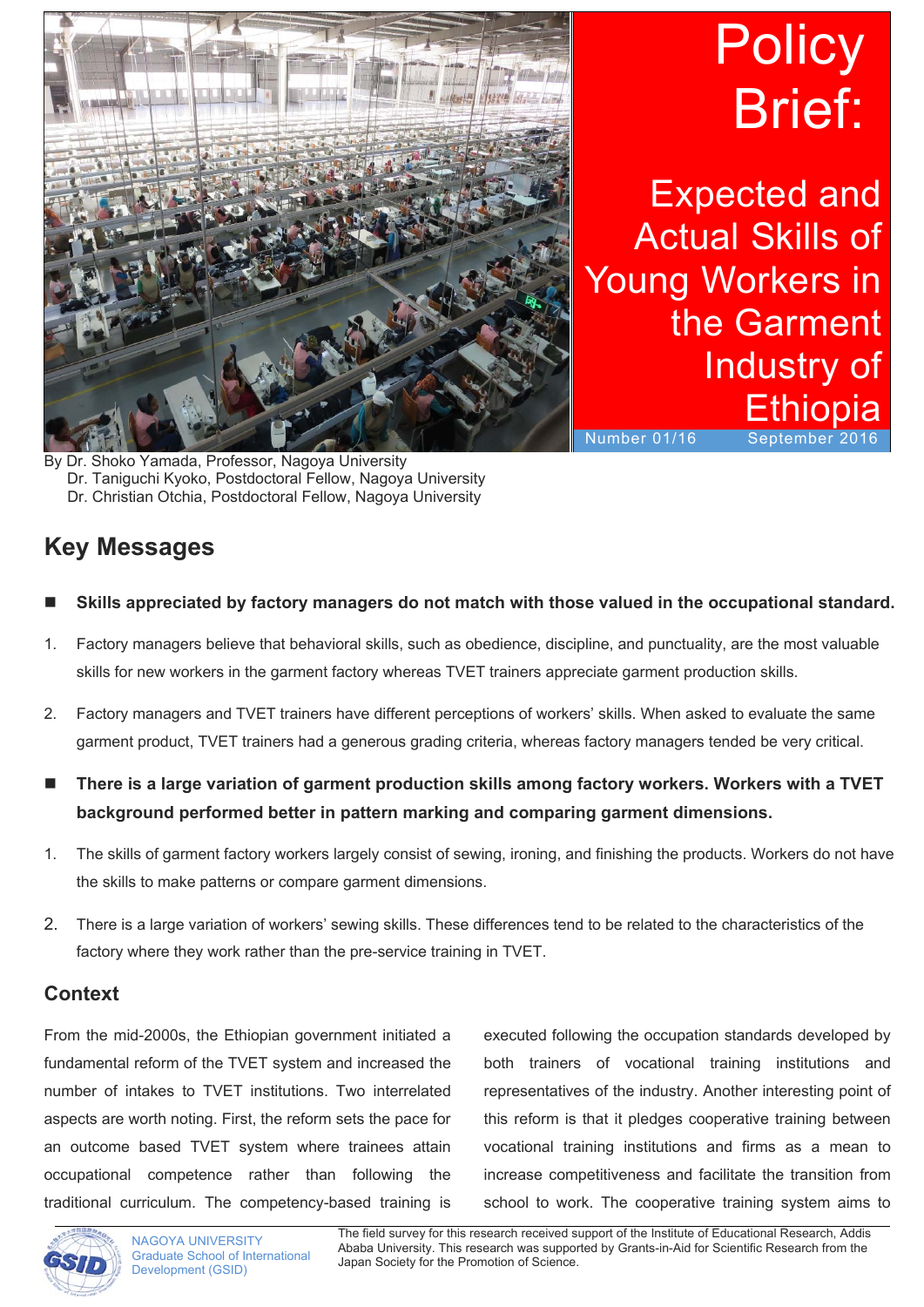provide 70 percent of the training content at the factory and 30 percent of the training in the vocational institution. Regardless of such an effort, a large part of the TVET graduates are left unabsorbed into the labor market. As of 2011, the fields of training where more than half of the graduates are unemployed include woodworking and carpentry, weaving, textile engineering, and plumbing. At the same time, over 50 percent of vacancies in large and medium firms are expected to be filled by skilled production workers, against less than 10 percent for managers and professionals who hold educational certificates in liberal arts (Geiger and Moller 2015). This fact indicates the existence of mismatch between labor demands and training, both in terms of quality and quantity, and the urgent needs for adequate policy measures to mitigate it.

#### **Methods**

The researchers aimed to capture the multiple skill dimensions of garment production workers in Ethiopia. The assessment was uniquely designed to combine the information on garment workers' production skills and the skills perceived by factory managers and trainers. While it conducted an assessment of factory workers regarding their work-related skills, it also asked the employers and trainers questions about desired levels of cognitive, non-cognitive and work-related skills. It was also designed to compare differences in skill expectations between employers and trainers, namely demand and supply sides.

During the first field work in December 2015, the team contacted 35 garment factories listed as members of the Ethiopia Textile and Garment Manufacture's Association (ETGMA) and based in Addis Ababa or its vicinity. Out of 35 contacted, 13 agreed to take part in the research and their factory managers filled in the questionnaire (Table 1). On the occasion of visiting these factories for the questionnaire survey, the researchers also asked managers to nominate three to five workers who were relatively new to the factory (between one to three years of experience) to take part in the skills assessment in January 2016. The researchers also asked them, wherever possible, to mix workers who graduated from TVET and those who did not.

On the side of TVET providers, after reviewing the statistics provided by the Federal TVET agency, the team selected This research focuses on the textile and garment industry, because it is the fastest growing and prioritized sector in Ethiopia, and has a potential for employment growth. According to the governmental statistics (Central Statistical Agency 2013), this sector contributes nearly 1.5 percent to GDP and 9.01 percent to the country's industrial production. As for labor demand, this sector produces about one-fifth of total manufacturing employment with approximately 45,000 workers. Accordingly, the TVET institutes also assign the largest number of trainers and students to textile-related programs. In the case of Addis Ababa, in 2013, out of 9,830 TVET trainees, 2,908 were in textile-related programs, which constitutes 29.6%, followed by construction and auto mechanics (Addis Ababa City Administration TVET Agency, 2015).

five out of 27 public TVET colleges in Addis Ababa, which are the top five in student enrolment in garment production programs, including level 1 up to level 4. In these five institutes, a questionnaire for garment production trainers was administered and the total number of respondents was 30.

| Table 1: Research tools and participants |  |  |  |  |
|------------------------------------------|--|--|--|--|
|------------------------------------------|--|--|--|--|

| Research tools    |      | Characteristics     | Participants                 | Number of<br>participants |
|-------------------|------|---------------------|------------------------------|---------------------------|
|                   |      | (a) The demand side | Factory managers             | 13                        |
| Questionnaire     |      | (b) The supply side | <b>TVET college trainers</b> | 30                        |
|                   | (c). | The workers         | New factory employees        | 19                        |
| Skills assessment |      | Assessment takers   | New factory employees        | 19                        |
|                   |      |                     | Factory managers             | 3                         |
|                   |      | Assessors           | <b>TVET college trainers</b> | 3                         |
|                   |      |                     | <b>TIDI</b> experts          | 3                         |

On the date of the skills assessment in January 2016, 19 new employees came to the site to take part, who were also asked to fill out a questionnaire on their personal and family background, training and work experience, as well as their attitude to work. To compare the tendency of grading the workers' performance, we invited assessors of three categories with even numbers. Three TVET college trainers, three factory managers, and three experts from the training and research institution under the Ministry of Industry called the Textile Industry Development Institute (TIDI). In addition to the demand and supply side of trained workers, assessment by the TIDI experts is expected to add the perspective of the industry specialists who are in a neutral position in the labor market.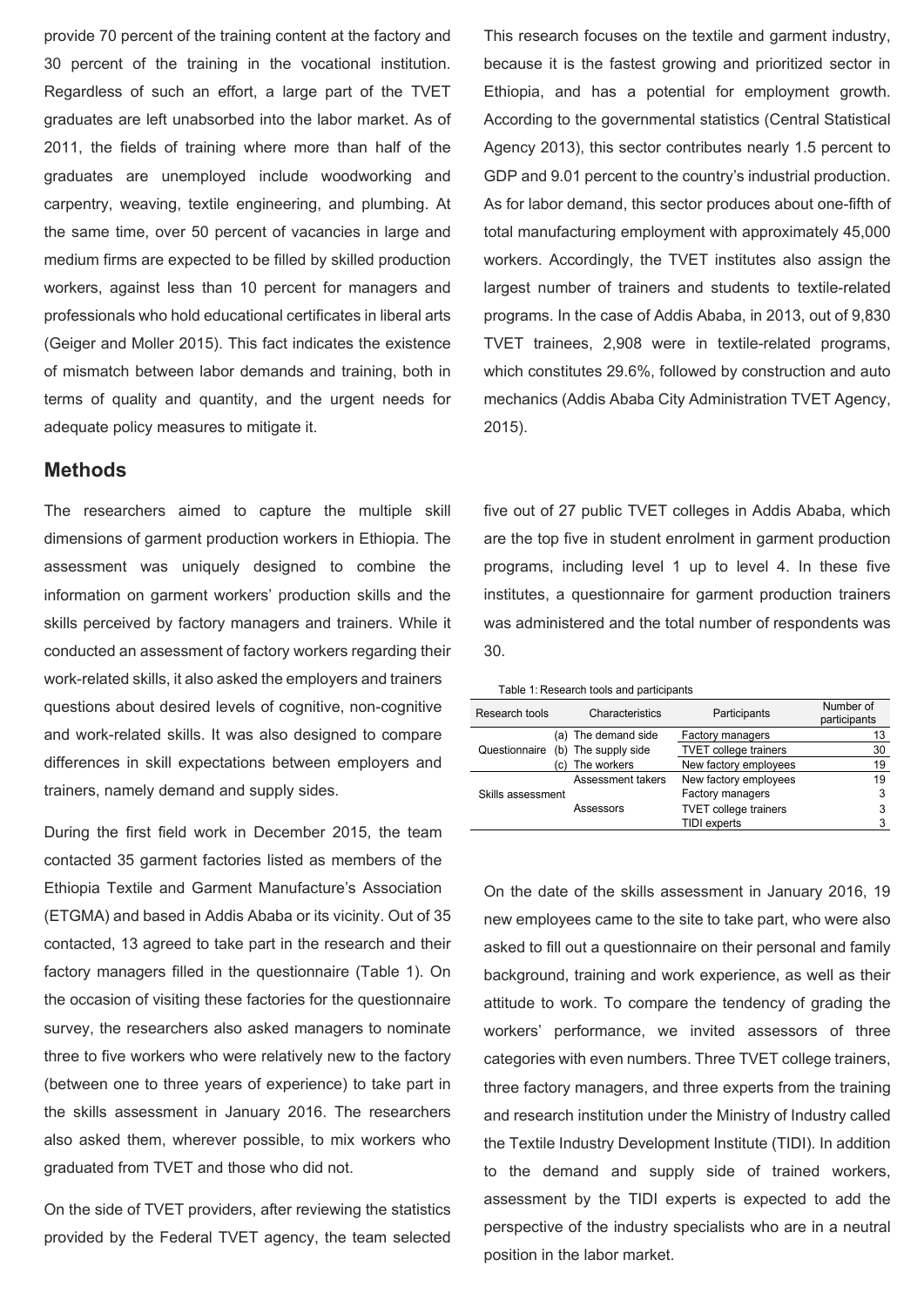#### **Findings**

From their empirical experiments, the researchers found evidence that:

- 1. **The skills of garment factory workers consist largely of sewing, ironing, and finishing the products, but not comparing garment dimensions or making patterns to any considerable degree.** The findings indicated positive and significant associations between pattern making and comparing garment dimensions, sewing and finishing, and to a lesser extent between comparing garment dimensions and finishing. Factory workers with high skills in sewing had higher scores in finishing.
- 2. **Sampled workers had a large range of skills which were learned either in TVET schools or in factories.** The largest range of skills appeared in sewing and finishing. The difference in these skills are related to the factory and the occupation within the factory. Nonetheless, workers with TVET background

performed better in pattern making and comparing garment dimensions.

3. **TVET trainers and factory managers have different perceptions of workers' skills.** When the researchers asked TVET and TIDI trainers as well as factory managers to concurrently evaluate workers' skills, they found that TVET and TIDI trainers tend to have generous grading criteria and give higher grades to workers. On the other hand, factory managers tend to be critical, as they gave lower grades for the same garment product. The perception gaps were found to be very large in garment dimensions, sewing, and finishing, whereas pattern making was found to be the only task where the perception gaps between TVET and TIDI trainers and factory managers are small.



The researchers identified several issues affecting the perception gaps between TVET and TIDI trainers and factory managers.

4. **The limited interaction between TVET colleges and garment factories is notable.** Of the 30 TVET trainers who responded to our questionnaire, only 28 percent responded that they have opportunities of using machines and equipment possessed by the factories whereas 18 percent provide consulting services. Nevertheless, factory managers are not willing to make available the machines and

equipment because of lack of insurance and the possibility of misuse.

5. **The skills appreciated by factory managers do not match the occupational standard.** Grounding their teachings on the Ethiopian occupation standard, TVET trainers expect new workers to be multi-taskers who can work along the entire garment production chain. They expect their